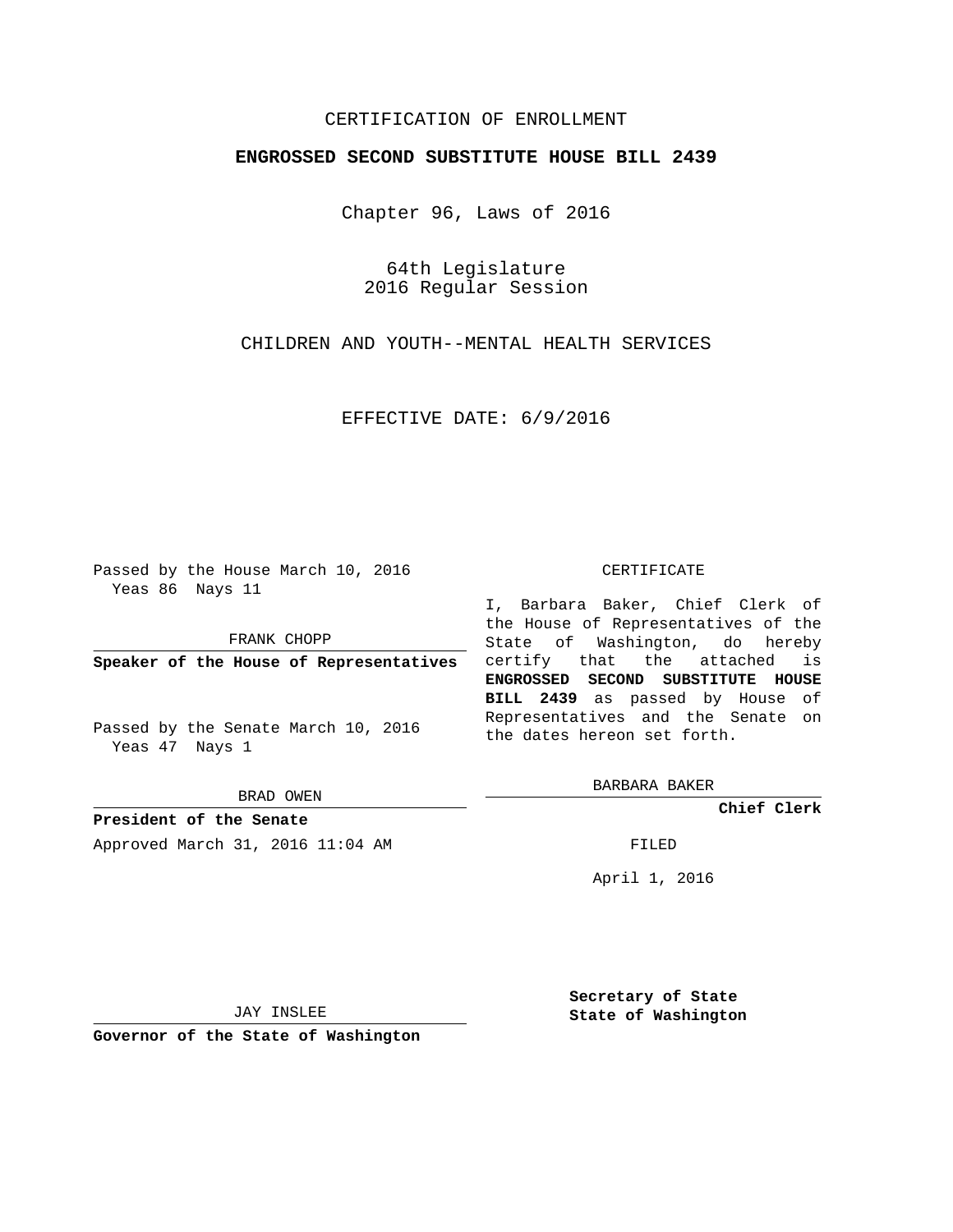## **ENGROSSED SECOND SUBSTITUTE HOUSE BILL 2439**

AS AMENDED BY THE SENATE

Passed Legislature - 2016 Regular Session

# **State of Washington 64th Legislature 2016 Regular Session**

**By** House Appropriations (originally sponsored by Representatives Kagi, Walsh, Senn, Johnson, Orwall, Dent, McBride, Reykdal, Jinkins, Tharinger, Fey, Tarleton, Stanford, Springer, Frame, Kilduff, Sells, Bergquist, and Goodman)

READ FIRST TIME 02/09/16.

 AN ACT Relating to increasing access to adequate and appropriate mental health services for children and youth; amending RCW 28A.310.500; adding a new section to chapter 74.09 RCW; creating new 4 sections; and providing expiration dates.

BE IT ENACTED BY THE LEGISLATURE OF THE STATE OF WASHINGTON:

 NEW SECTION. **Sec. 1.** (1) The legislature understands that adverse childhood experiences, such as family mental health issues, substance abuse, serious economic hardship, and domestic violence, all increase the likelihood of developmental delays and later health and mental health problems. The legislature further understands that early intervention services for children and families at high risk for adverse childhood experience help build secure parent-child attachment and bonding, which allows young children to thrive and form strong relationships in the future. The legislature finds that early identification and intervention are critical for children exhibiting aggressive or depressive behaviors indicative of early mental health problems. The legislature intends to improve access to adequate, appropriate, and culturally responsive mental health services for children and youth. The legislature further intends to encourage the use of behavioral health therapies and other therapies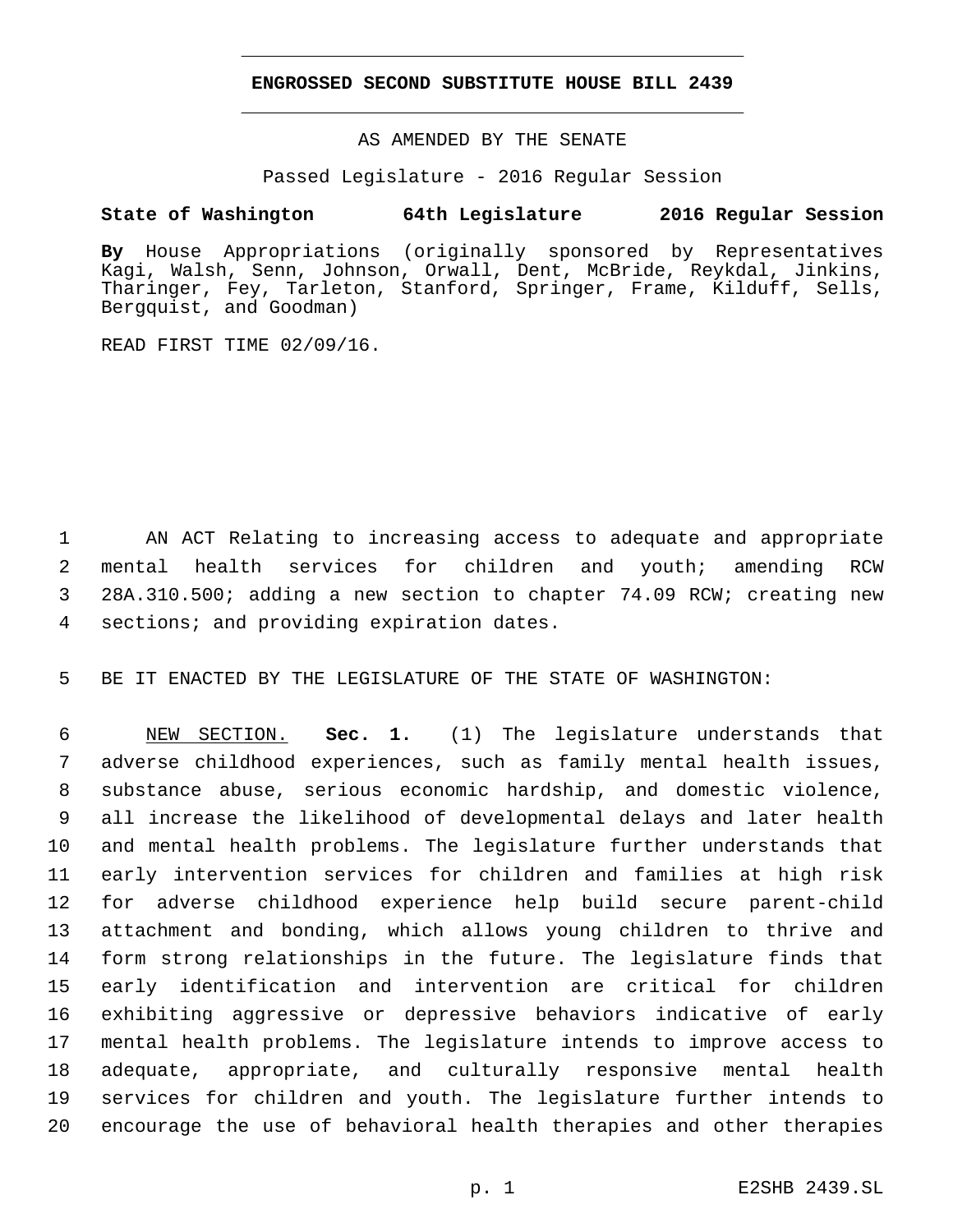that are empirically supported or evidence-based and only prescribe medications for children and youth as a last resort.

 (2) The legislature finds that nearly half of Washington's children are enrolled in medicaid and have a higher incidence of serious health problems compared to children who have commercial insurance. The legislature recognizes that disparities also exist in the diagnosis and initiation of treatment services for children of color, with studies demonstrating that children of color are diagnosed and begin receiving early interventions at a later age. The legislature finds that within the current system of care, families face barriers to receiving a full range of services for children experiencing behavioral health problems. The legislature intends to identify what network adequacy requirements, if strengthened, would increase access, continuity, and coordination of behavioral health services for children and families. The legislature further intends to encourage managed care plans and behavioral health organizations to contract with the same providers that serve children so families are not required to duplicate mental health screenings, and to recommend provider rates for mental health services to children and youth which will ensure an adequate network and access to quality 21 based care.

 (3) The legislature recognizes that early and accurate recognition of behavioral health issues coupled with appropriate and timely intervention enhances health outcomes while minimizing overall expenditures. The legislature intends to assure that annual depression screenings are done consistently with the highly vulnerable medicaid population and that children and families benefit 28 from earlier access to services.

 NEW SECTION. **Sec. 2.** (1) The children's mental health work group is established to identify barriers to accessing mental health services for children and families, and to advise the legislature on statewide mental health services for this population.

 (2)(a) The work group shall include diverse, statewide representation from the public and nonprofit and for-profit entities. Its membership shall reflect regional, racial, and cultural diversity to adequately represent the needs of all children and families in the 37 state.

 (b) The work group shall consist of not more than twenty-five members, as follows:39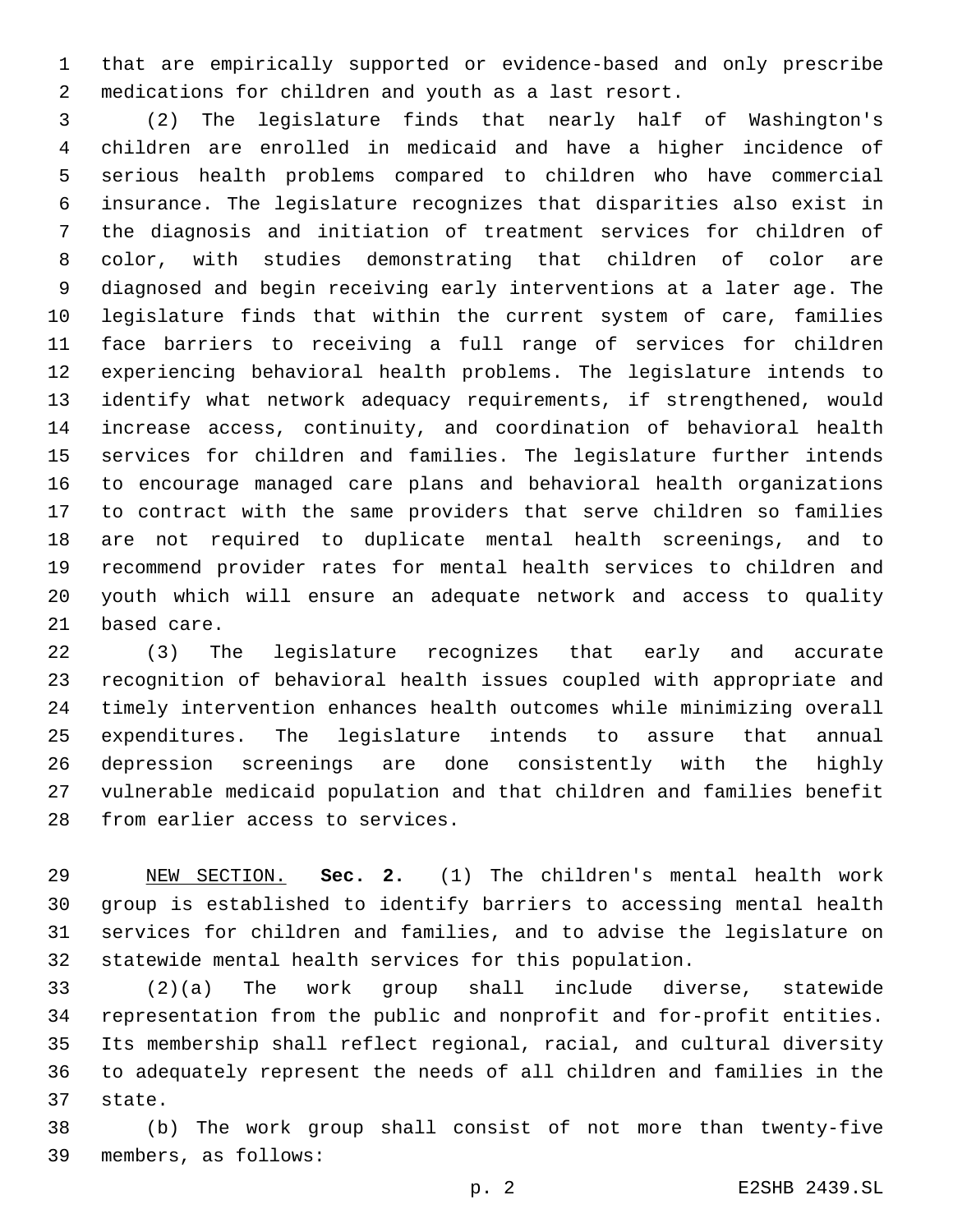(i) The president of the senate shall appoint one member and one alternative member from each of the two largest caucuses of the 3 senate.

 (ii) The speaker of the house of representatives shall appoint one member and one alternative member from each of the two largest 6 caucuses in the house of representatives.

 (iii) The governor shall appoint at least one representative from each of the following: The department of early learning, the department of social and health services, the health care authority, the department of health, and a representative of the governor.

 (iv) The superintendent of public instruction shall appoint one representative from the office of the superintendent of public 13 instruction.

 (v) The governor shall request participation by a representative 15 of tribal governments.

 (vi) The governor shall appoint one representative from each of the following: Behavioral health organizations, community mental health agencies, medicaid managed care organizations, pediatricians or primary care providers, providers that specialize in early childhood mental health, child health advocacy groups, early learning and child care providers, the managed health care plan for foster children, the evidence-based practice institute, parents or caregivers who have been a recipient of early childhood mental health 24 services, and foster parents.

 (c) The work group shall seek input and participation from stakeholders interested in the improvement of statewide mental health 27 services for children and families.

 (d) The work group shall choose two cochairs, one from among its legislative membership and one representative of a state agency. The representative from the health care authority shall convene the 31 initial meeting of the work group.

 (3) The children's mental health work group shall review the barriers that exist to identifying and treating mental health issues in children with a particular focus on birth to five and report to the appropriate committees of the legislature. At a minimum the work 36 group must:

 (a) Review and recommend developmentally, culturally, and linguistically appropriate assessment tools and diagnostic approaches that managed care plans and behavioral health organizations should use as the mechanism to establish eligibility for services;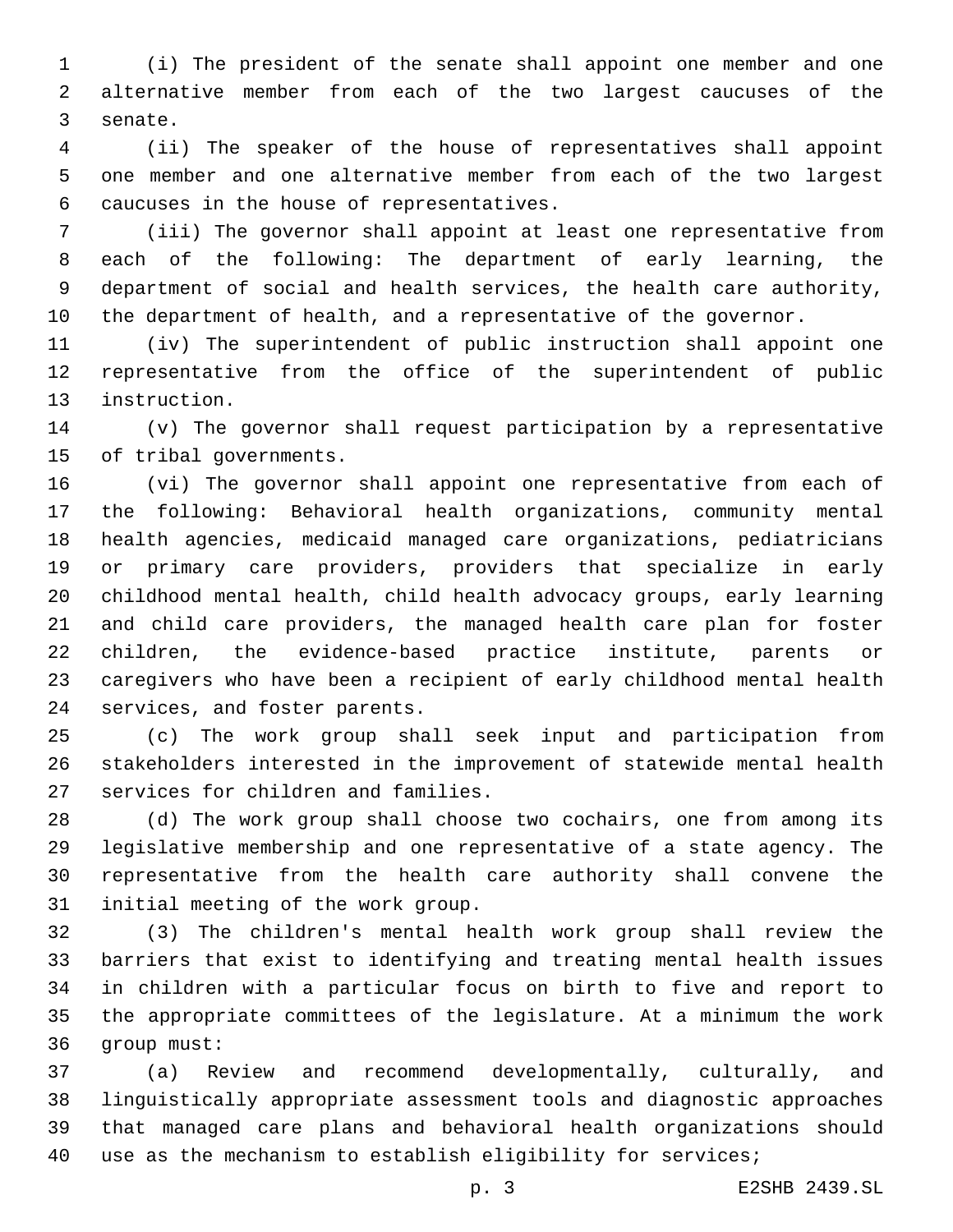(b) Identify and review billing issues related to serving the parent or caregiver in a treatment dyad and the billing issues related to services that are appropriate for serving children, including children birth to five;4

 (c) Evaluate and identify barriers to billing and payment for behavioral health services provided within primary care settings in an effort to promote and increase the use of behavioral health 8 professionals within primary care settings;

 (d) Review workforce issues related to serving children and families, including issues specifically related to birth to five;

 (e) Recommend strategies for increasing workforce diversity and the number of professionals qualified to provide children's mental 13 health services;

 (f) Review and make recommendations on the development and adoption of standards for training and endorsement of professionals to become qualified to provide mental health services to children 17 birth to five and their parents or caregivers;

 (g) Analyze, in consultation with the department of early learning, the health care authority, and the department of social and health services, existing and potential mental health supports for child care providers to reduce expulsions of children in child care 22 and  $preschool$ ; and

 (h) Identify outreach strategies that will successfully disseminate information to parents, providers, schools, and other individuals who work with children and youth on the mental health services offered through the health care plans, including referrals to parenting programs, community providers, and behavioral health 28 organizations.

 (4) Legislative members of the work group are reimbursed for travel expenses in accordance with RCW 44.04.120. Nonlegislative members are not entitled to be reimbursed for travel expenses if they are elected officials or are participating on behalf of an employer, governmental entity, or other organization. Any reimbursement for other nonlegislative members is subject to chapter 43.03 RCW.

 (5) The expenses of the work group must be paid jointly by the senate and the house of representatives. Work group expenditures are subject to approval by the senate facilities and operations committee and the house of representatives executive rules committee, or their 39 successor committees.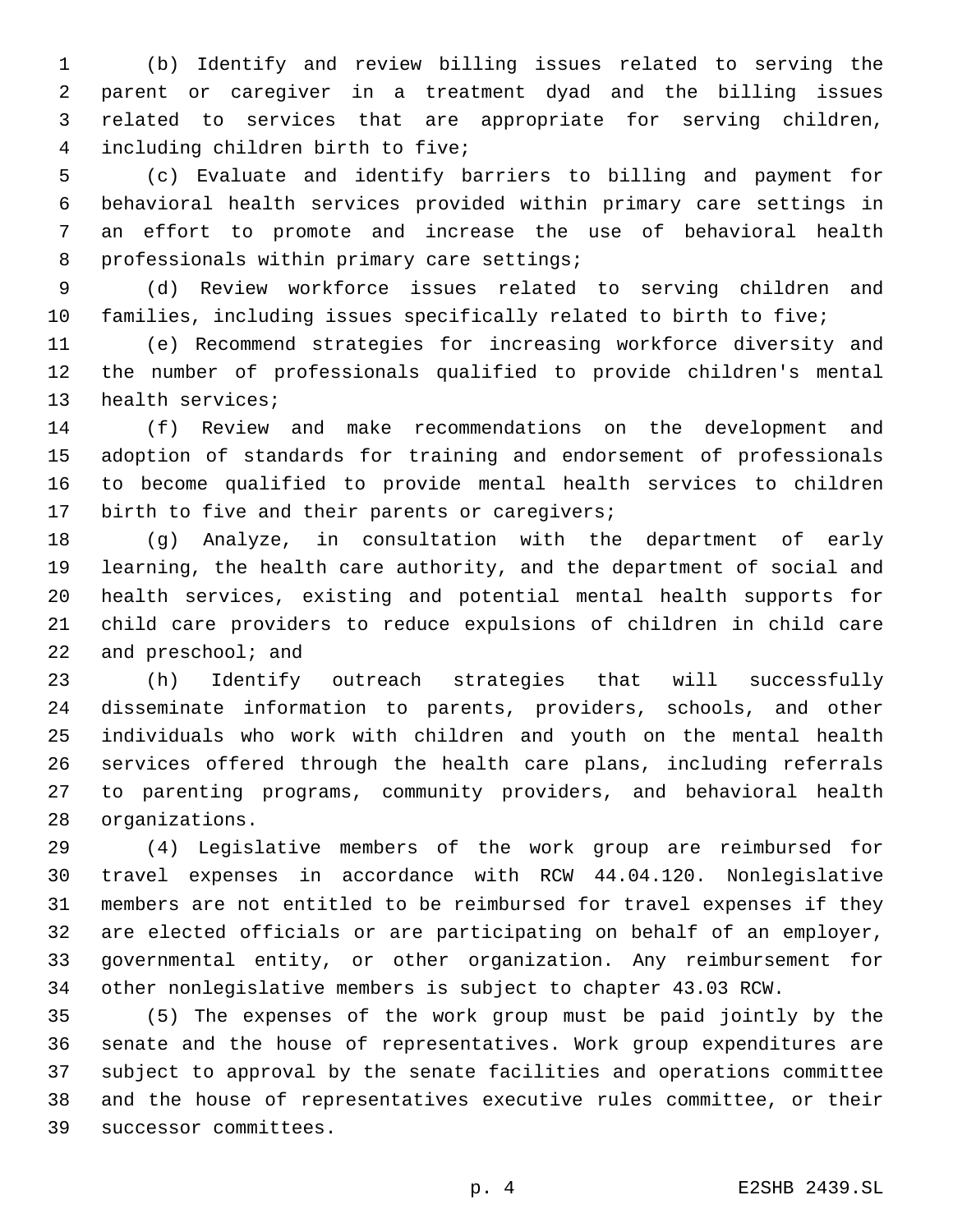(6) The work group shall report its findings and recommendations to the appropriate committees of the legislature by December 1, 2016.

 (7) Staff support for the committee must be provided by the house of representatives office of program research, the senate committee 5 services, and the office of financial management.

6 (8) This section expires December 1, 2017.

 NEW SECTION. **Sec. 3.** A new section is added to chapter 74.09 8 RCW to read as follows:

 To better assure and understand issues related to network adequacy and access to services, the authority and the department shall report to the appropriate committees of the legislature by December 1, 2017, and annually thereafter, on the status of access to behavioral health services for children birth through age seventeen using data collected pursuant to RCW 70.320.050. At a minimum, the report must include the following components broken down by age, 16 gender, and race and ethnicity:

 (1) The percentage of discharges for patients ages six through seventeen who had a visit to the emergency room with a primary diagnosis of mental health or alcohol or other drug dependence during the measuring year and who had a follow-up visit with any provider with a corresponding primary diagnosis of mental health or alcohol or other drug dependence within thirty days of discharge;

 (2) The percentage of health plan members with an identified mental health need who received mental health services during the 25 reporting period; and

 (3) The percentage of children served by behavioral health organizations, including the types of services provided.

 NEW SECTION. **Sec. 4.** (1) The joint legislative audit and review committee shall conduct an inventory of the mental health service models available to students in schools, school districts, and educational service districts and report its findings by October 31, 2016. The report must be submitted to the appropriate committees of the house of representatives and the senate, in accordance with RCW 43.01.036.

 (2) The committee must perform the inventory using data that is already collected by schools, school districts, and educational service districts. The committee must not collect or review student-level data and must not include student-level data in the report.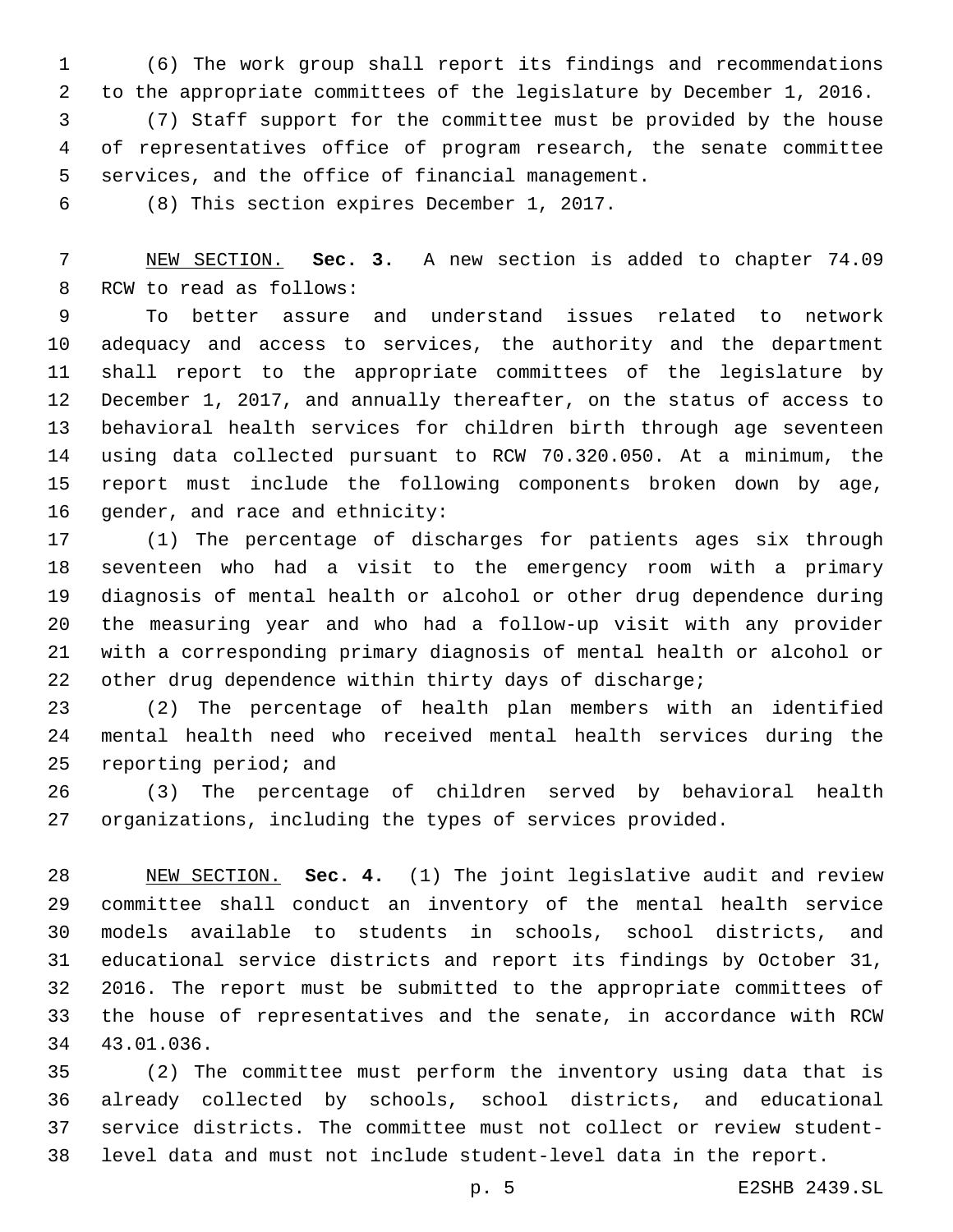(3) The inventory and report must include information on the 2 following:

 (a) How many students are served by mental health services funded with nonbasic education appropriations in each school, school 5 district, or educational service district;

 (b) How many of these students are participating in medicaid 7 programs;

 (c) How the mental health services are funded, including federal, 9 state, local, and private sources;

 (d) Information on who provides the mental health services, 11 including district employees and contractors; and

 (e) Any other available information related to student access and 13 outcomes.

 (4) The duties of this section must be carried out within 15 existing appropriations.

16 (5) This section expires July 1, 2017.

 **Sec. 5.** RCW 28A.310.500 and 2013 c 197 s 6 are each amended to 18 read as follows:

 (1) Each educational service district shall develop and maintain the capacity to offer training for educators and other school district staff on youth suicide screening and referral, and on recognition, initial screening, and response to emotional or behavioral distress in students, including but not limited to indicators of possible substance abuse, violence, and youth suicide. An educational service district may demonstrate capacity by employing staff with sufficient expertise to offer the training or by contracting with individuals or organizations to offer the training. Training may be offered on a fee-for-service basis, or at no cost to school districts or educators if funds are appropriated specifically for this purpose or made available through grants or other sources.

 (2)(a) Subject to the availability of amounts appropriated for this specific purpose, Forefront at the University of Washington shall convene a one-day in-person training of student support staff from the educational service districts to deepen the staff's capacity to assist schools in their districts in responding to concerns about suicide. Educational service districts shall send staff members to the one-day in-person training within existing resources.

 (b) Subject to the availability of amounts appropriated for this specific purpose, after establishing these relationships with the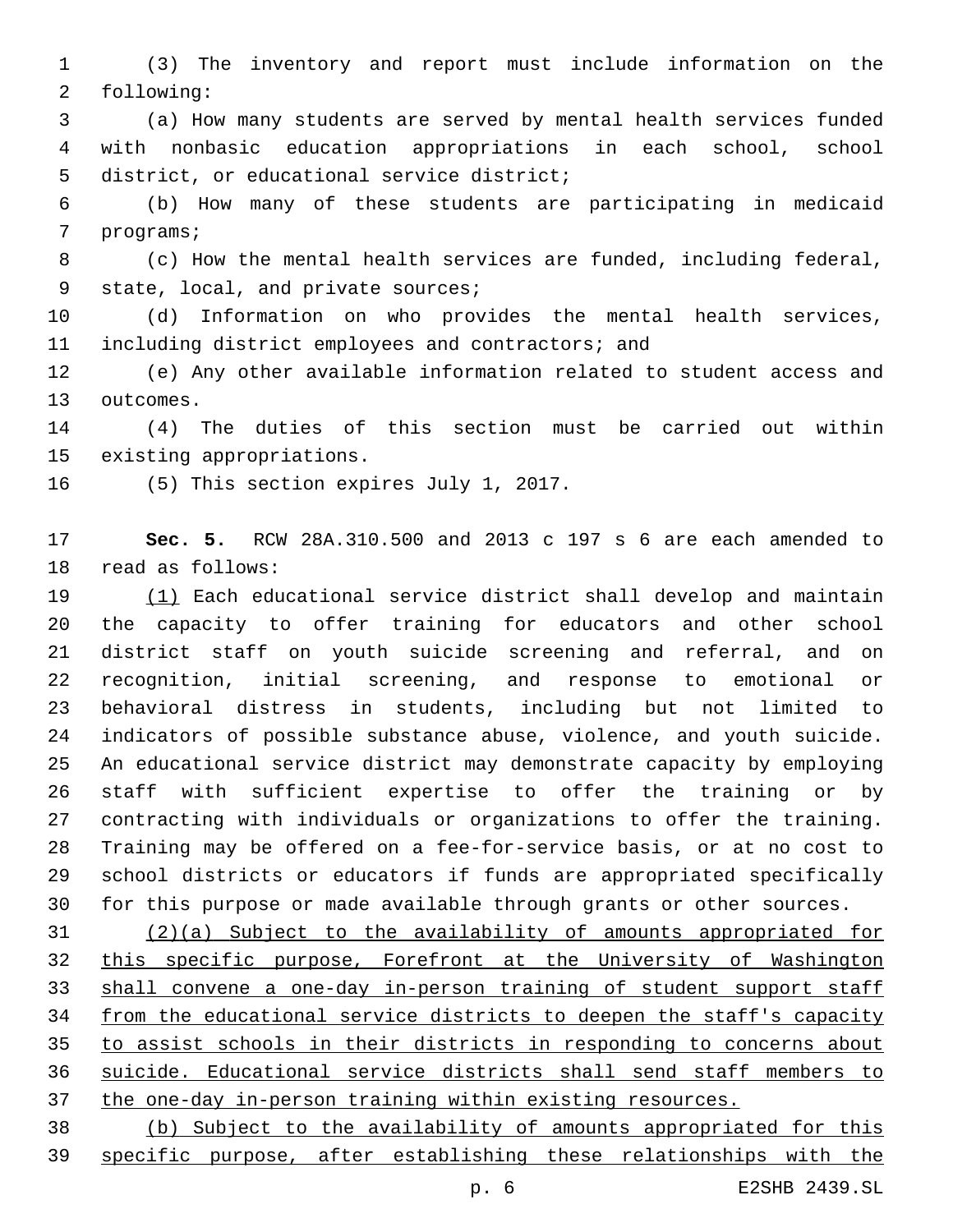educational service districts, Forefront at the University of Washington must continue to meet with the educational service districts via videoconference on a monthly basis to answer questions that arise for the educational service districts, and to assess the feasibility of collaborating with the educational service districts to develop a multiyear, statewide rollout of a comprehensive school suicide prevention model involving regional trainings, on-site coaching, and cohorts of participating schools in each educational 9 service district. (c) Subject to the availability of amounts appropriated for this specific purpose, Forefront at the University of Washington must work to develop public-private partnerships to support the rollout of a comprehensive school suicide prevention model across Washington's middle and high schools. (d) The comprehensive school suicide prevention model must consist of: (i) School-specific revisions to safe school plans required under RCW 28A.320.125, to include procedures for suicide prevention, 19 intervention, assessment, referral, reentry, and intervention and 20 recovery after a suicide attempt or death; (ii) Developing, within the school, capacity to train staff, teachers, parents, and students in how to recognize and support a student who may be struggling with behavioral health issues; (iii) Improved identification such as screening, and response systems such as family counseling, to support students who are at risk; (iv) Enhanced community-based linkages of support; and (v) School selection of appropriate curricula and programs to enhance student awareness of behavioral health issues to reduce stigma, and to promote resilience and coping skills. (e) Subject to the availability of amounts appropriated for this specific purpose, and by December 15, 2017, Forefront at the University of Washington shall report to the appropriate committees of the legislature, in accordance with RCW 43.01.036, with the outcomes of the educational service district trainings, any public- private partnership developments, and recommendations on ways to work with the educational service districts or others to implement suicide prevention.